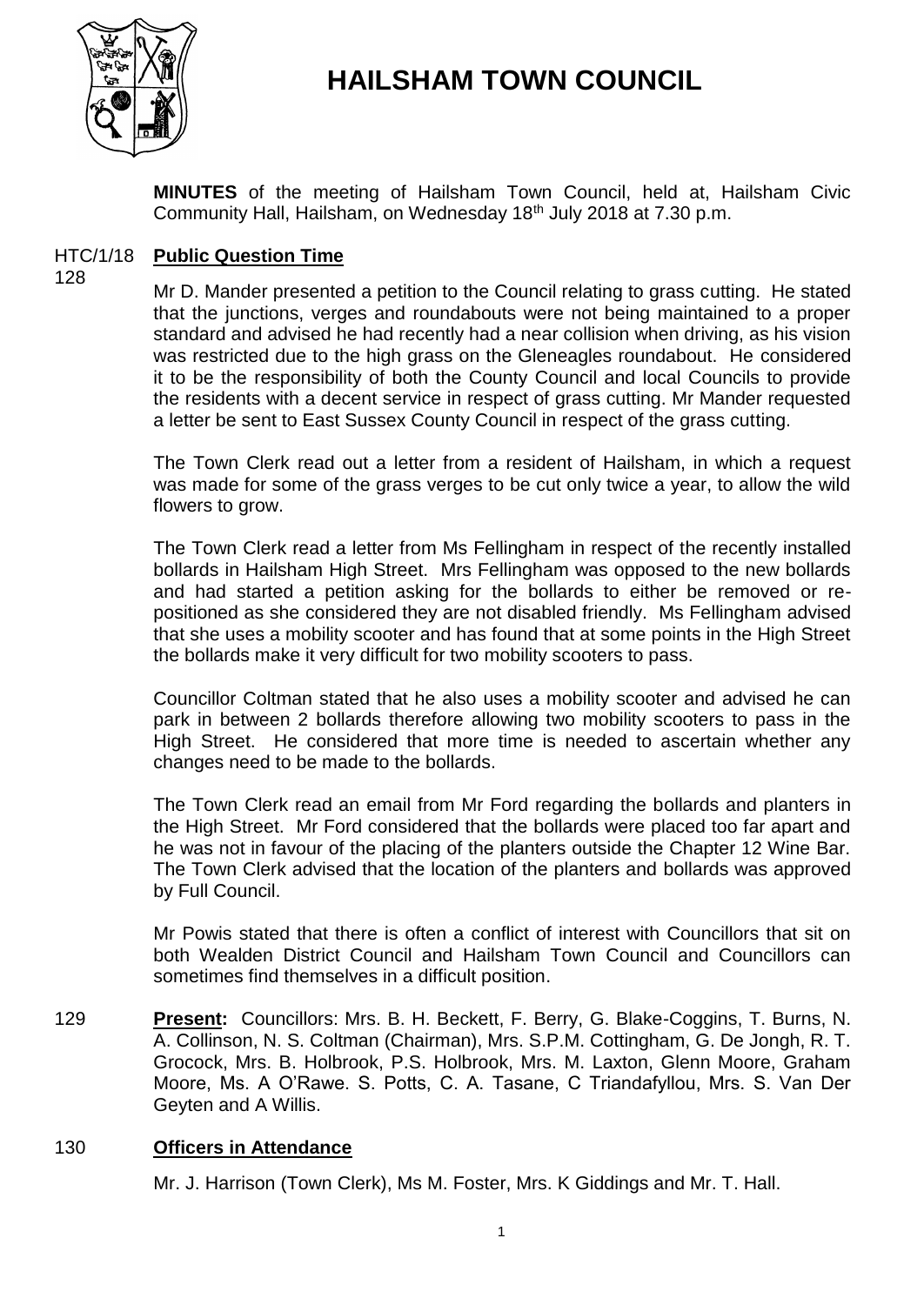# 131 **Apologies for Absence:**

Apologies were received and accepted from Councillors Mrs A. Clarke, Mrs. C. V. Collinson-O'Toole, M. A Pinkney, J. Puttick

# 132 **Declarations of Interest**

None were received.

# 133 **Chairman's Update**

The Chairman advised that the speed bumps in Hailsham High Street have now been repaired without causing too much disruption in the Town.

The Town Council is working with the Church to permanently open the Victoria Gates and place three removable bollards in this location.

The Town Clerk advised that Wealden District Council have confirmed that from May 2019 the number of Hailsham Town Councillors will reduce from 24 Councillors to 18 **Councillors** 

# 134 **Grass Cutting Savings**

Members were asked to further consider the issues regarding grass cutting savings in Hailsham following the reduction in annual cuts by East Sussex County Council.

Councillor Mrs Laxton proposed the following motion:

*I propose that the members of this council reconsider its collective stance on the ESCC grass cutting contract.*

*Since the practicality of only two cuts a year is now very evident around our town and community making it look unkempt and unsightly. I propose that we take back full responsibility for this service.*

*Finances previously ring-fenced for the post office could be used for a new grass cutting contract.*

The motion was seconded by Councillor Glenn Moore.

Much discussion ensued and the Town Clerk advised that the possibility of taking back the responsibility for the grass cutting is not an option at the current time as the grass cutting has already been agreed and allocated to contractors.

The two current options are:

- i) The Town Council to hire their own contractor to cut the grass and work around the East Sussex Council contractors
- ii) East Sussex Council are requested to organise their contractor to carry out the work.

The Town Clerk stated that East Sussex Council have indicated they are not confident their existing contractor will be able to fit in an additional cut, due to a high level of work load.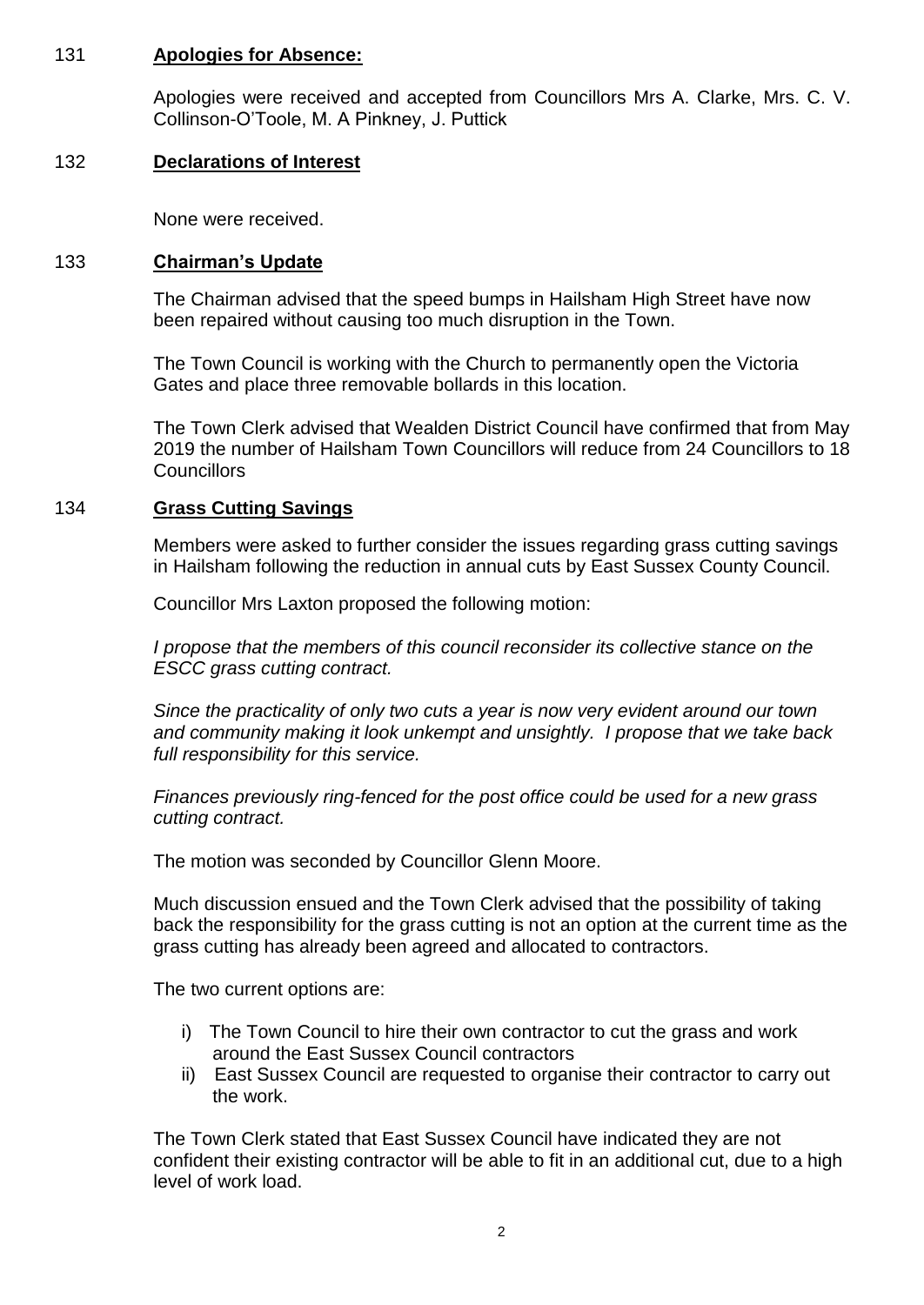Councillor M. Laxton and G. Moore agreed to withdraw the wording of the motion and a second revised motion was proposed.

### 134.1 **RESOLVED** that:

- i) A further cut is requested by East Sussex County Council for this season, the cost for the extra cut to be taken from Historical Reserves
- ii) The Town Council to negotiate the grass cutting contract with East Sussex County Council for 2019 and all the information for proposals for next year's cut to be considered by the Strategic Projects Committee and referred to Full Council
- iii) To delegate the review of the wild flower meadows and verges to the Strategic Projects Committee

This was the rescinding of a previous resolution within 6 months that required a two thirds majority and was voted for unanimously

### 135 **Confirmation of Minutes**

Councillor S. Van der Geyten advised she is not linked to Union Corner Hall.

135.1 **RESOLVED** that the Minutes and Reports of the Annual Meeting of Hailsham Town Council held on 23rd May 2018 (Ref HTC/AM18/100-127), as amended, printed and circulated, may be taken as read, confirmed as a correct record, and signed by the Chairman.

#### 136 **Square Youth Café**

The Youth Project Co-ordinator, Mr Andy Joyes had prepared a report requesting funding for redecoration and modernisation to 1 Market Square to make it accessible as a 'Safe Hub' for young people under the influence of drink or other substances.

Mr Joyes addressed the meeting. He advised he has submitted bids for funding and was asking for a sum of £3,000 from the Town Council, to convert an area separate to the café area, where a young person who may be under the influence and vulnerable can be allowed to recover in a safe place.

N. Coltman praised Andy Joyes and his team for their remarkable service and considered the Youth Café to be a very important facility.

136.1 **RESOLVED** to fund £3,000 to the Youth Café for the creation of a "Safe Hub". Funds to be taken from historical reserves.

# 137 **Committee Recommendations to Council**

Members were asked to consider the following recommendations made by committees, which were outside of their terms of reference or were otherwise resolved as recommendations to full council:

# 138 **Strategic Projects Committee Meeting - 27th June 2017: South Road Play Area**

**RESOLVED** to recommend to Council to:

i) purchase a wheel chair swing, at a cost in the region of £16,000, with the funds to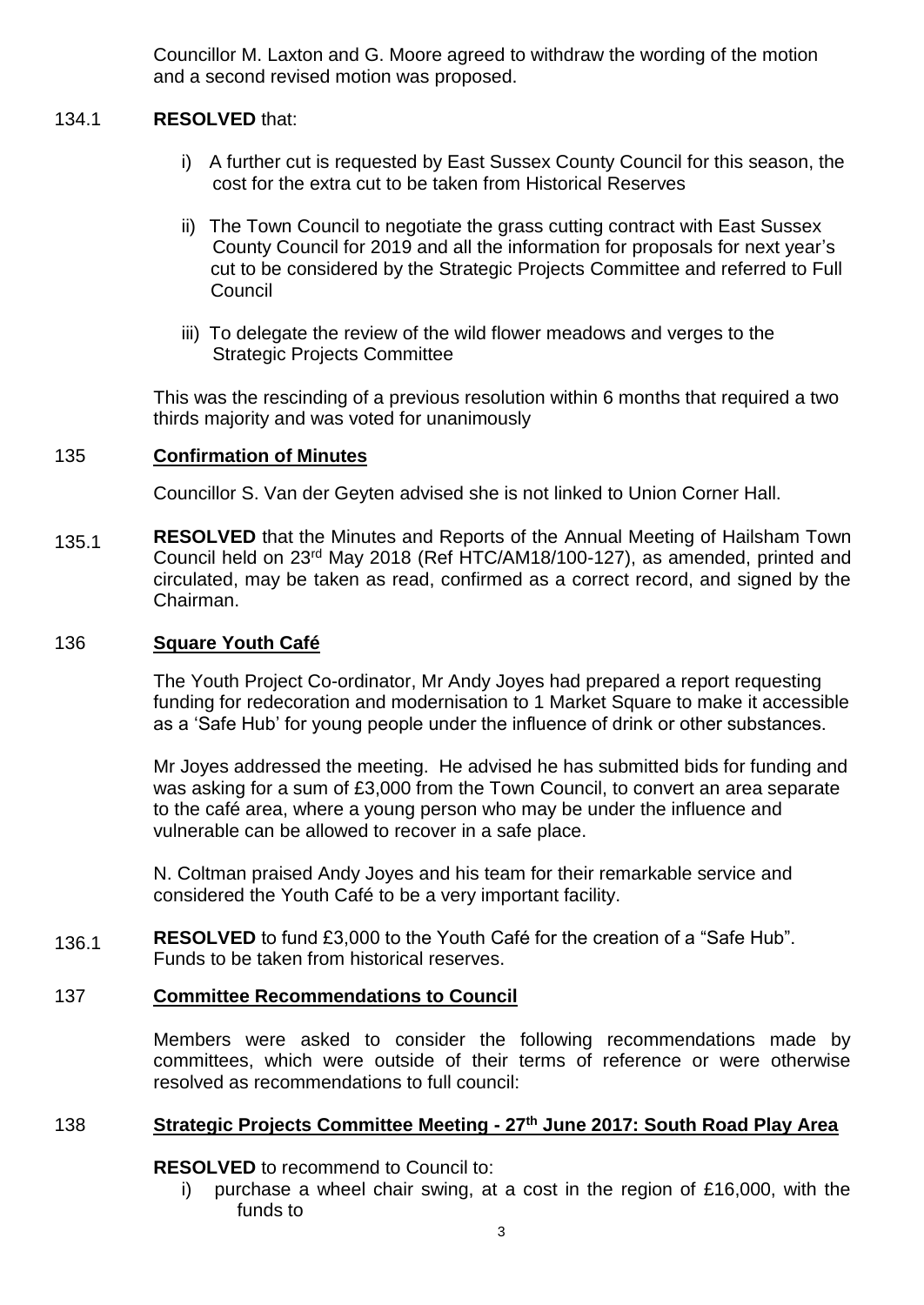be taken from the Ripleys Capital receipts.

ii) To agree the location of the wheel chair swing once the set of bay swing has been installed in the South Road Play area

The Council discussed the source of funding for the swing and they resolved to amend the motion to:

### 138.1 **RESOLVED** to:

- i) approve the installation of a wheel chair swing at South Road Play Area, at a cost of £16,000, funding to be taken from received Community Infrastructure Levy funds
- ii) the final style of the wheel chair swing to be approved by the Town Clerk

Councillor F. Berry abstained from voting

### 139 **Strategic Projects Committee Meeting – 27th June 2018: Grovelands Barn**

# **RESOLVED** to recommend to Council:

To agree to the installation of lighting at Grovelands Barn at a cost of £2306, to be taken from the Commuted Contingency Fund

139.1 **RESOLVED** to accept the recommendation

### 140 **Communities Committee Meeting – 2 nd July 2018: Hailsham Street Market**

**RESOLVED** to recommend to Council to allocate £4,500 from the revitalisation budget to invest in the Hailsham Street Market

140.1 **RESOLVED** to accept the recommendation

Councillors F. Berry, S. Van der Geyten and A. O'Rawe abstained from voting

### 141 **Strategy Committee – 9 th July 2018: Community Infrastructure Levy**

The Committee **RESOLVED** to recommend to council:

Three items that should be brought forward as options for CIL funded projects, for further consideration, costing and prioritisation are to be:

- Further development and enhancement of the Town Council's main play area at the Western Road Recreation Ground.
- Enhanced facilities for sport at the Maurice Thornton Playing Field, including potential development or rebuilding of the Pavilion.
- The provision of 'Changing Places' facilities at the Welbury Farm (James West) Community Centre and in the town centre, probably through the provision of stand-alone 'pods'.
- 141.1 **RESOLVED** to accept the recommendation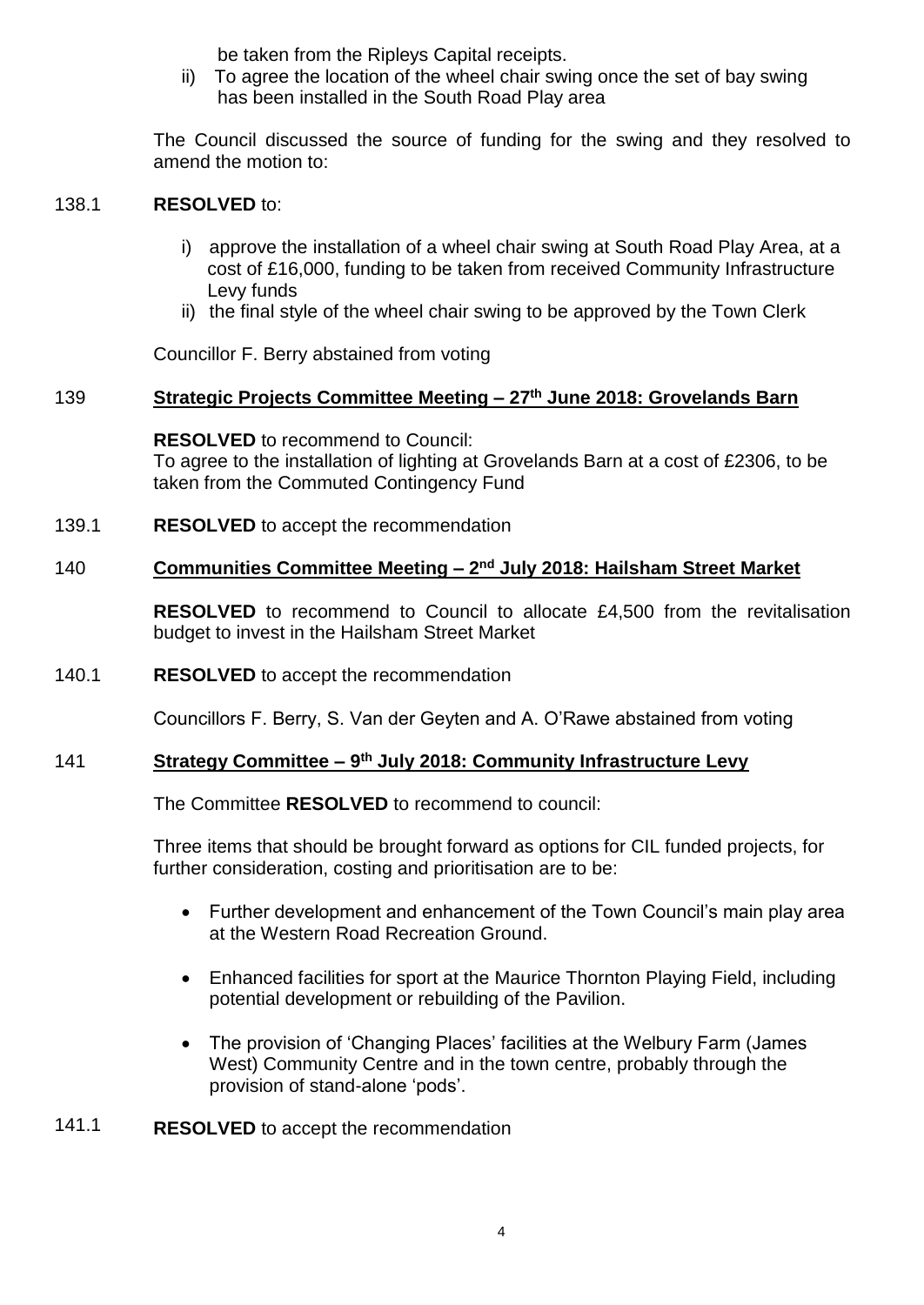### 142 **Strategy Committee – 9 th July 2018: Town Council Strategy Plan**

**The committee RESOLVED** to recommend to council that the timeframe for the Independent Staffing review should be October 2019.

- 142.1 **RESOLVED** to accept the recommendation
- 143 **The Committee RESOLVED** to recommend to council that three projects in the Council's Strategic Plan that should be brought forward to be implemented this municipal year should be:
	- Develop 'tea with the mayor' style surgeries for local people.
	- Investigating the feasibility of providing a better town council base and community facility for the town.
	- Attempt to sell off areas of unused land.
- 143.1 **RESOLVED** to accept the recommendation

Councillor F. Berry voted against the recommendation

# 144 **Neighbourhood Plan Committee**

### **RESOLVED** to:

a) note the minutes from the Neighbourhood Planning Committee Meeting (7<sup>th</sup> June 2018), and

b) approve the Neighbourhood Plan Committee's delegated authority up to the next Town Council meeting.

#### 145 **CIL Expenditure**

Members were referred to the CIL Guidance for Town and Parish Councils circulated with the agenda.

145.1 **RESOLVED** for the Strategy Committee to make recommendations for the allocation of CIL funding to Full Council for approval

#### 146 **Town Council Premises Working Group**

The Town Clerk referred members to the officer's report circulated with the agenda.

Members agreed to form a Working Group Sub Committee which would report to the Strategy Committee. The Working Group may co-opt any further members as necessary.

146.1 **RESOLVED** to appoint a Working Group Sub Committee reporting to the Strategy Committee, consisting of Councillors A. O'Rawe, N. Coltman, M. Laxton, F. Berry, Glenn Moore and P. Holbrook

# 147 **Great British High Street Awards**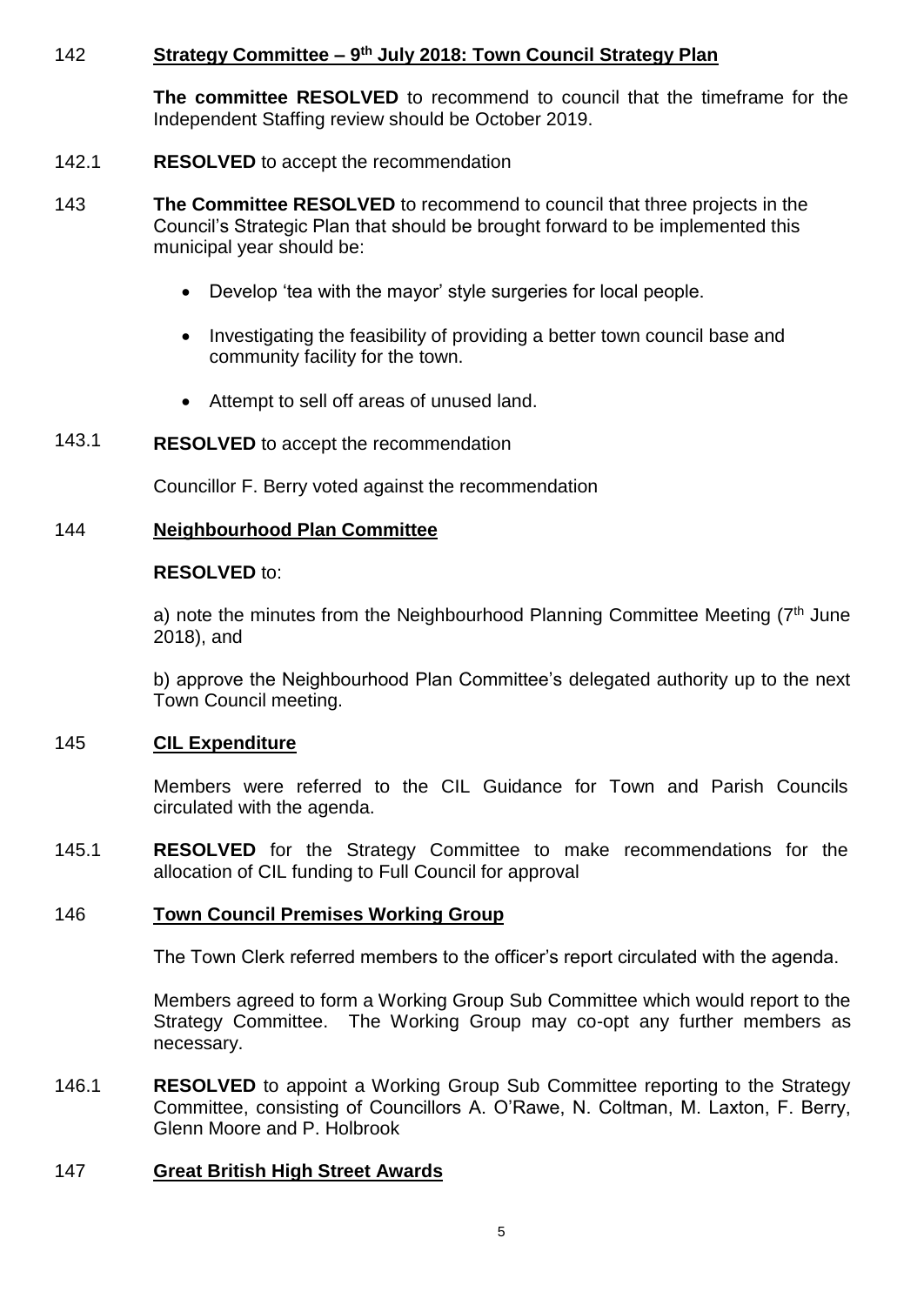Members were referred to the paper provided by the Great British High Street organisation that had been circulated with the agenda. Members had been asked if they wanted to enter the Great British High Street Awards 2018.

Members were in favour of entering the competition and Councillor N. Coltman suggested the Town Council requests some guidance from Wealden District Council in how to apply for the award.

147.1 **RESOLVED** that Hailsham High Street is entered into the Great British High Street Awards, under the Rising Star category

Councillor C. Tasane voted against the resolution

### 148 **Hailsham Town Centre - Installation of Bollards and Pole Planters**

Members were asked to consider alterations to the scheme for the installation of bollards and pole planters in the town centre.

Members were advised that at a request by the Church, East Sussex County Council have approved the installation of three removable bollards outside the Victoria Gates.

The cost of the removeable bollards will be £1,300. The Church have agreed to pay half of the cost of these removable bollards.

Members were informed that the Church will hold a key to the removable bollards

148.1 **RESOLVED** to install the three removable bollards outside the Victoria Gates, at a cost of £1300, with £650 taken from the Contingency Fund and the remainder of the cost for the bollards supplied by Hailsham Parish Church

### 149 **Standing Orders**

The Town Clerk stated that the Council is required to review its Standing Orders annually. To this end copies of NALC Model Standing Orders and the Hailsham Town Council current Standing Orders. This item had been deferred from the Annual Meeting to reflect the GDPR legislation.

- 149.1 **RESOLVED** that Council adopt the following amendments to its current Standing Orders, based on additions or amendments to the NALC Standing Orders:
	- Addition and adoption of NALC Model SO 11 "Management of Information" (see page 17 of NALC Model Standing Orders).
	- Addition and adoption of NALC Model SO 20 "Responsibilities to Provide Information" (see page 26 of NALC Model Standing Orders) - in place of HTC SO 21 (see page 21 of HTC Standing Orders).
	- Addition and adoption of NALC Model SO 21 "Responsibilities Under Data Protection Legislation" (see page 26 of NALC Model Standing Orders).
	- Addition and adoption of NALC Model SO 18. f. and g. (Under "Financial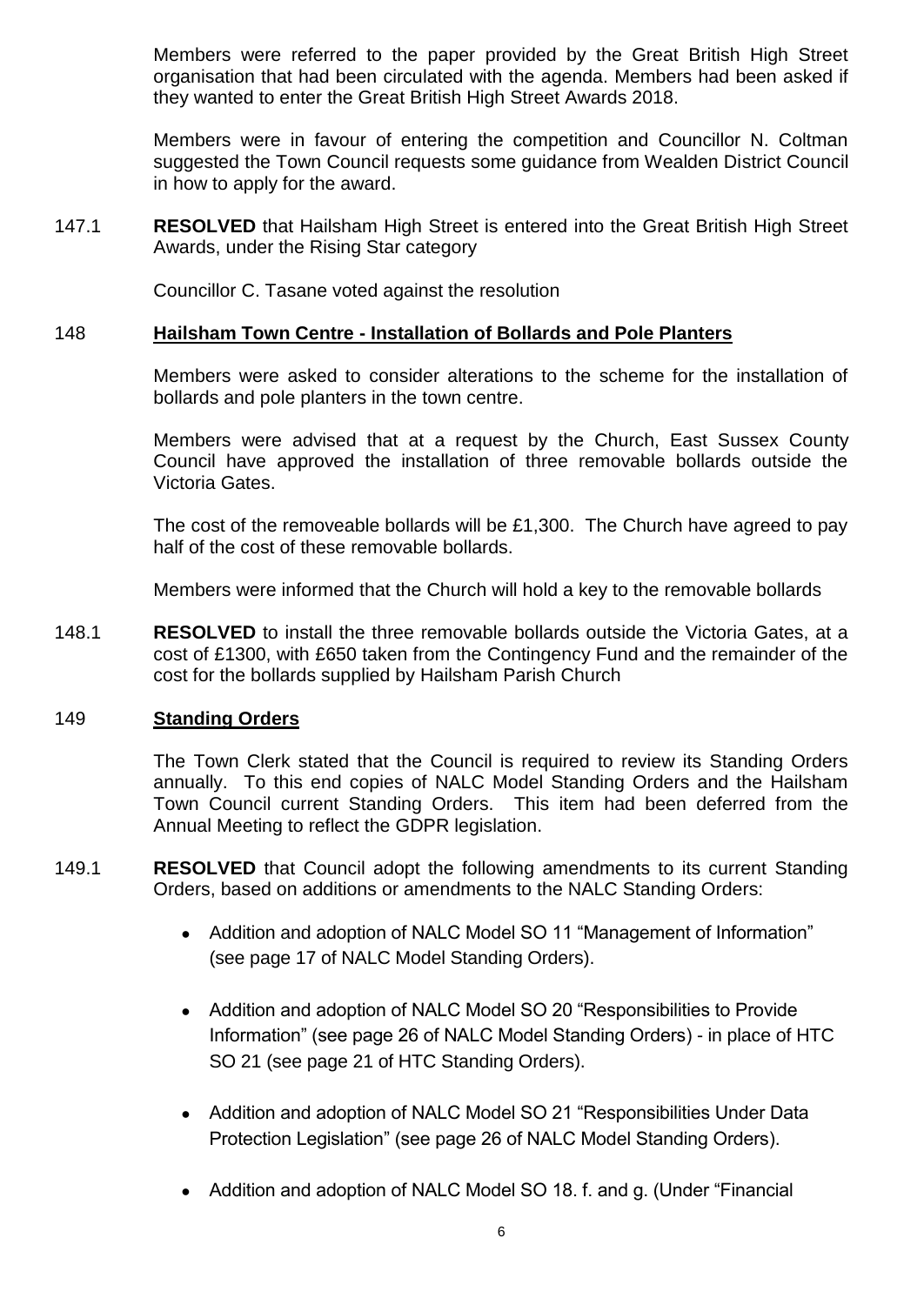Controls and Procurement" on page 24-25 of NALC model Standing Orders) in place of HTC SO 18.g (Page 20-21 of HTC Standing orders).

### 150 **Wealden District Council Local Plan**

The Chairman referred members to the officer's report circulated with the agenda.

Once the Wealden Local Plan as approved by Wealden District Council is published, there will be a consultation period, therefore, Hailsham Town Council needed to determine its approach in responding to this consultation.

Councillor S. Van der Geyten proposed a sub group be formed to consider a response to the Wealden Local Plan.

Councillor M. Laxton advised that the Neighbouring Plan Committee composed a response to the original plan and she asked if the basis of that response could be used in the current response.

### 150.1 **RESOLVED** that:

- i) a Sub Group is appointed from the Neighbourhood Plan Committee and the Planning Committee, to form a response to Wealden District Council's Local Plan. The Sub Group to consist of Councillors M. Laxton, Glenn Moore and F. Berry.
- ii) The Sub Group's response to be taken to Full Council for approval

# 151 **Committee Membership**

The Town Clerk reported that the Conservative Group is now over represented by one seat.

Members were asked to agree the following amendments to the council's committee membership:

Finance, Budget, Resources and Staffing Committee:

Councillor A. O'Rawe to replace M. Pinkney, Councillor B. Holbrook to replace F. Berry. Councillor B. Holbrook is therefore no longer a sub for this Committee

Communities Committee – Councillors S. Potts to replace Councillor A. O'Rawe

152 Councillors G. Blake Coggins, C. Triandafyllou, B. Beckett and A' O'Rawe left the meeting at 9.40 pm

# 153 **Confidential Business**

**RESOLVED** that due to the special and confidential nature of the business about to be transacted, and possible disclosure of personal or legal information not in the public interest at the present time, the following items of business be transacted following the temporary exclusion of members of the Public and Press, in accordance with the Council's Standing Orders No. 1E:

18 Hailsham Post Office